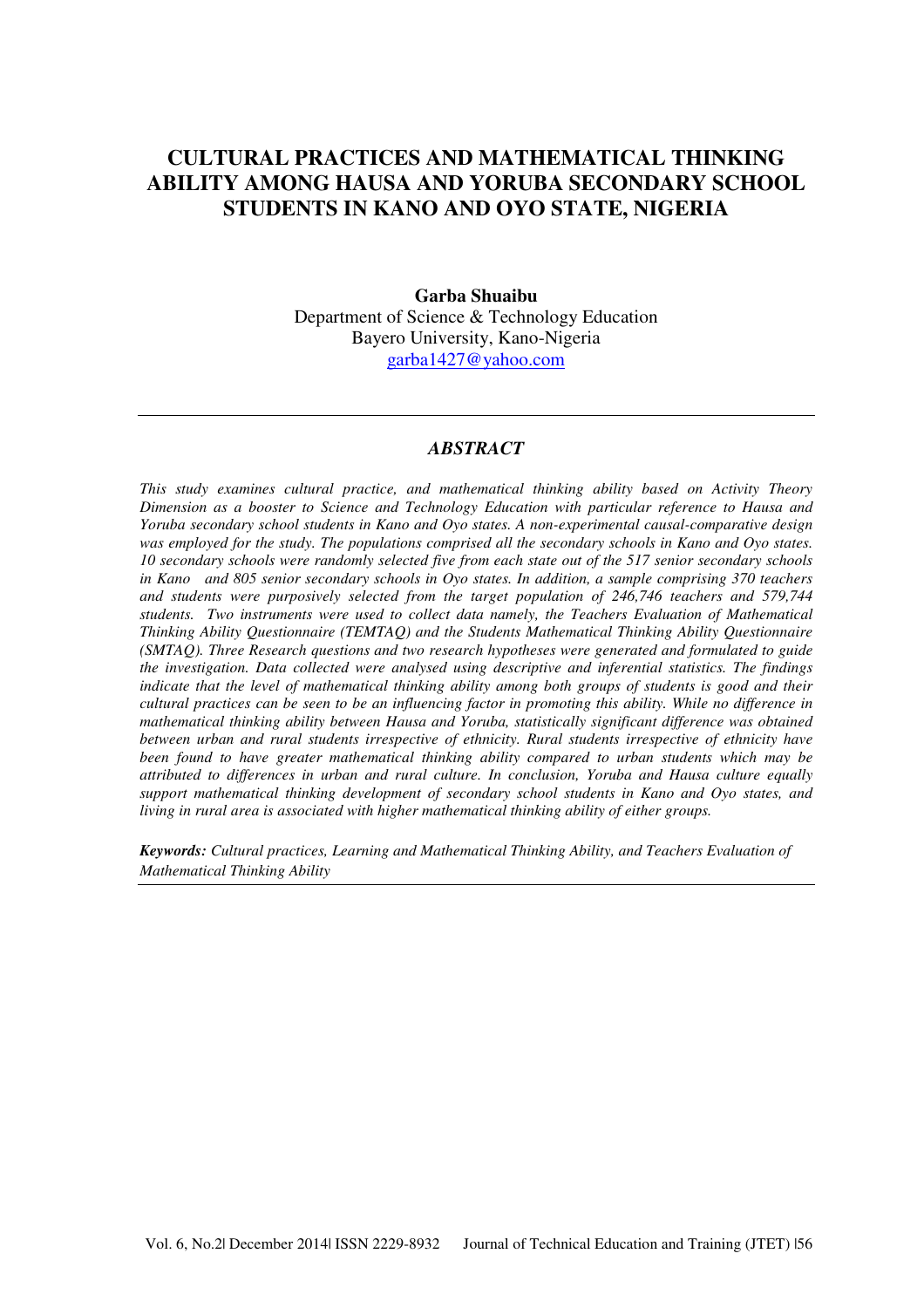#### **1 INTRODUCTION**

Science and Technology are major cultural products of human history and all citizens and learners independently of their society, culture and occupational needs them as elements of human culture. Obviously Science and Technology are very important for economics as well as social well-beings and they must be seen from the perspective of a broadly based liberal education. This is partly because of the need of sound understanding of basic scientific ideas and ways of thinking, as well as the universal interest in mathematical literacy as a result of computational demands. In many countries, admission into science and technology is falling and students' interest in the subjects including mathematics was noticeably decreased. There is also concerned on the quality of students productivity and many higher institution cannot fill their places with students of satisfactory quality particularly credits passed in some relevant subjects including Mathematics. Scientific, Mathematical and technological skills and knowledge are acquired and developed in many different contexts and including informal setting like local or cultural set up. Mathematics is successfully applied not only to natural sciences but also to economics and technical science as an indispensable tool.

Nevertheless Mathematics is unknown, hated, misunderstood and feared by students and adults. One source of this problem might be in the nature of mathematics itself and the other is inherent in the methodology of teaching mathematics. To this length if mathematics is well understood by students and adults there shall be sound development of science and technology, sound economy and better well-being to all citizens of that community or culture. It was discovered by Radford & Michael (2011) that students solve problems with help of their speech, eyes and hands. Meaning that, efforts put forward in giving meaning or during learning mathematics objects is one way of dealing with problem referred to as Objectification which emphasised the historical and cultural dimension of knowledge and knowing.

For instance the history of Algebra and Algebraic thinking, the influence of families interaction on the way each member thinks about himself in relation to others and his environment as well as the impact of Hausa and Yoruba games, riddles and visual discriminations in the development of mathematics. Accordingly the cultural and historical dimension referred to as activity theory attempt to describe not only the theoretical tools of the problem in context based on what students are doing in a particular classroom activity, but also to be able to understand this activity against the background of a cultural and historical setting as well (Michael, 2002). In a mathematics classroom activity, the tales about Gizo, Fowl and Hyena as well as the tales of Lion, Jackal and Hyena involve some aspect of mathematics and mathematical problem solving. This idea of relating mathematics teaching and learning with tales, stories, and cultural practices facilitate and consolidate students' mathematical thinking ability. It was opined that cultural practices encourage and sustain certain kinds of cognitive processes, which then perpetuate the cultural practices (Nisbett and Norenyazan, 2002).

Drawing on this direction is knowledge schema of Piaget to build the idea of cultural-mathematics schemas, patterns of mathematics schemas that make up the mathematics system of a cultural group usually referred to as Ethno mathematics. The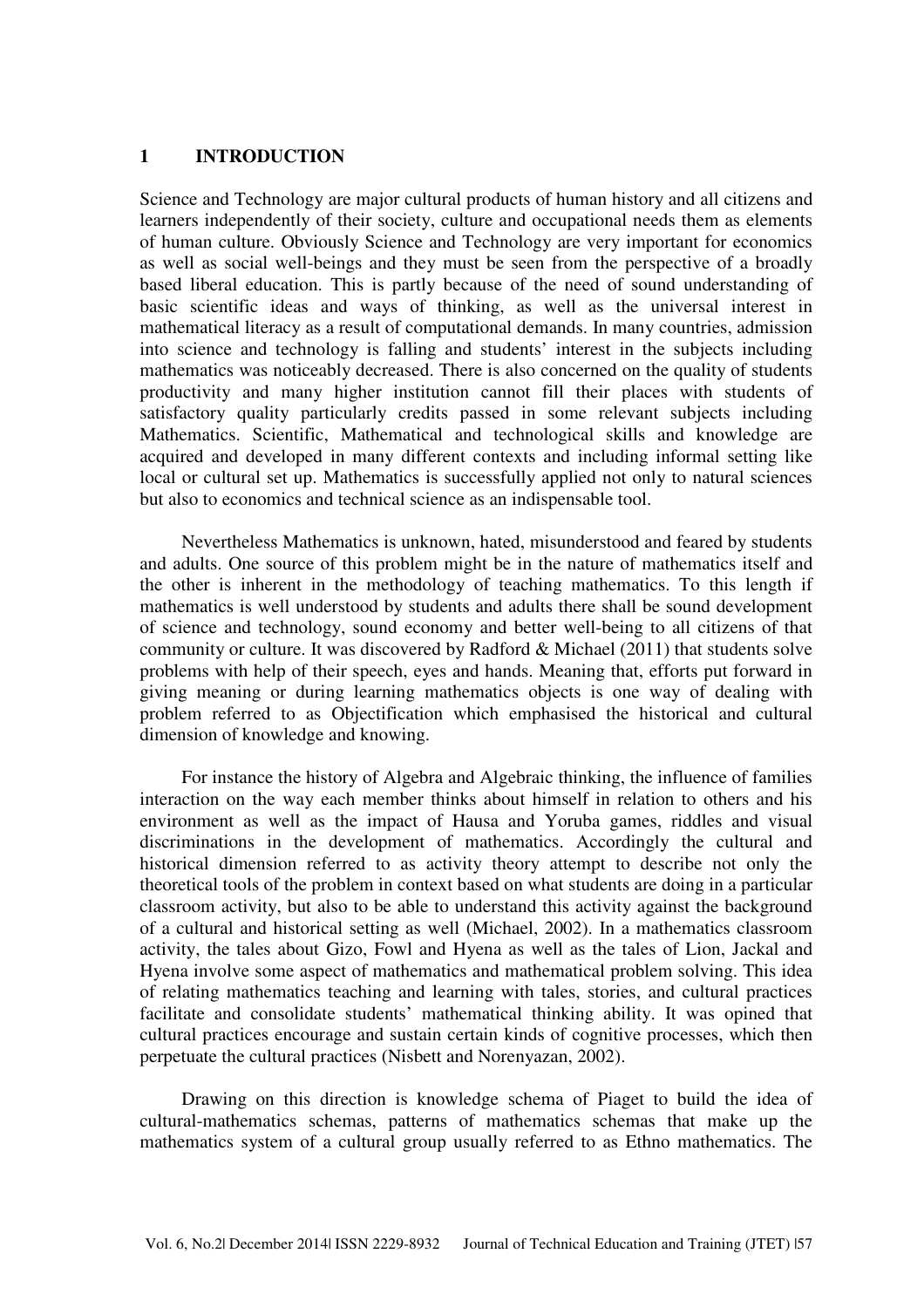easiest way to understand these cultural-mathematics schemas may be on the schemas of shared mathematics' knowledge structure involve in buying and selling in a cultural group like Hausa setting. For instance if a Hausa man wanted to buy groundnut the mathematics schemas consist of knowing the number of 'Mud' or 'Sacks' to buy, the price of each 'Mud', the market to go to purchase, the kind of transport to use for going there, the cost of transport, the distance and time to get there as well as the total cost for buying the needed amount of ground nut.

To this extent the writer is of the opinion that cultural practices, learning strategies via activity theory may have a significant impact on mathematical thinking ability. Specifically, this paper intends to examine the role or relationship between cultural practices, learning strategies and mathematical thinking ability from the activity theory dimension as a booster to science and technology education.

# **2 RELATED WORKS**

In this age of accountability, space exploration, information technology among others, teachers need more and more varied data about their students' understanding of mathematics (Wendy and Nicole, 2004). In the first place students only memorize procedures that enabled them to produce correct answers without thinking about why the processes work and what the answer means. Indeed teaching for thinking has always been central to the very concept of a liberal arts, humanities, social and management sciences above all science and technology disciplines. The emphasis on thinking reflected in current approaches to education can be traced back to the philosopher John Dewey who wrote on the centrality of reflective thinking in the educational process. He is of the view that educators should view the nurturing of the scientific attitude of mind at the core of their endeavours when teaching child.

# **2.1 Cultural Practice, Learning Strategies and Mathematical Thinking Ability from Activity Theory Dimension**

There is a growing body of study which pinpoint cross-cultural difference not only in the ways teachers teaches but also in the nature and sources of instructional material utilise in their classroom. For example Kaiser et al. (2006) have provided summaries of the distinguishing characteristics of English, French, German and Japanese mathematics teaching, particularly in respect of proof and the structural properties of mathematics. Huegener et al. (2009) examined differences in the ways teachers presented the theorem of Pythagoras in Germany and Switzerland, while Santagata (2005) highlighted substantial differences in the ways teachers handle students' mathematical errors in Italy and the US. In addition Campbell and Kyriakides (2000) and Haggarty and Pepin (2002) demonstrated how school texts reflect differences in systemic expectations and traditions.Similarly, there are several local and international studies (Kamal, 2001, Berlin, 1998, Oloko, 1976, Jorma, 2005) which examined classroom discourse have characterized mathematics teaching as teacher-centred with procedural approach being the main teaching strategy. However when students and teachers mathematical activity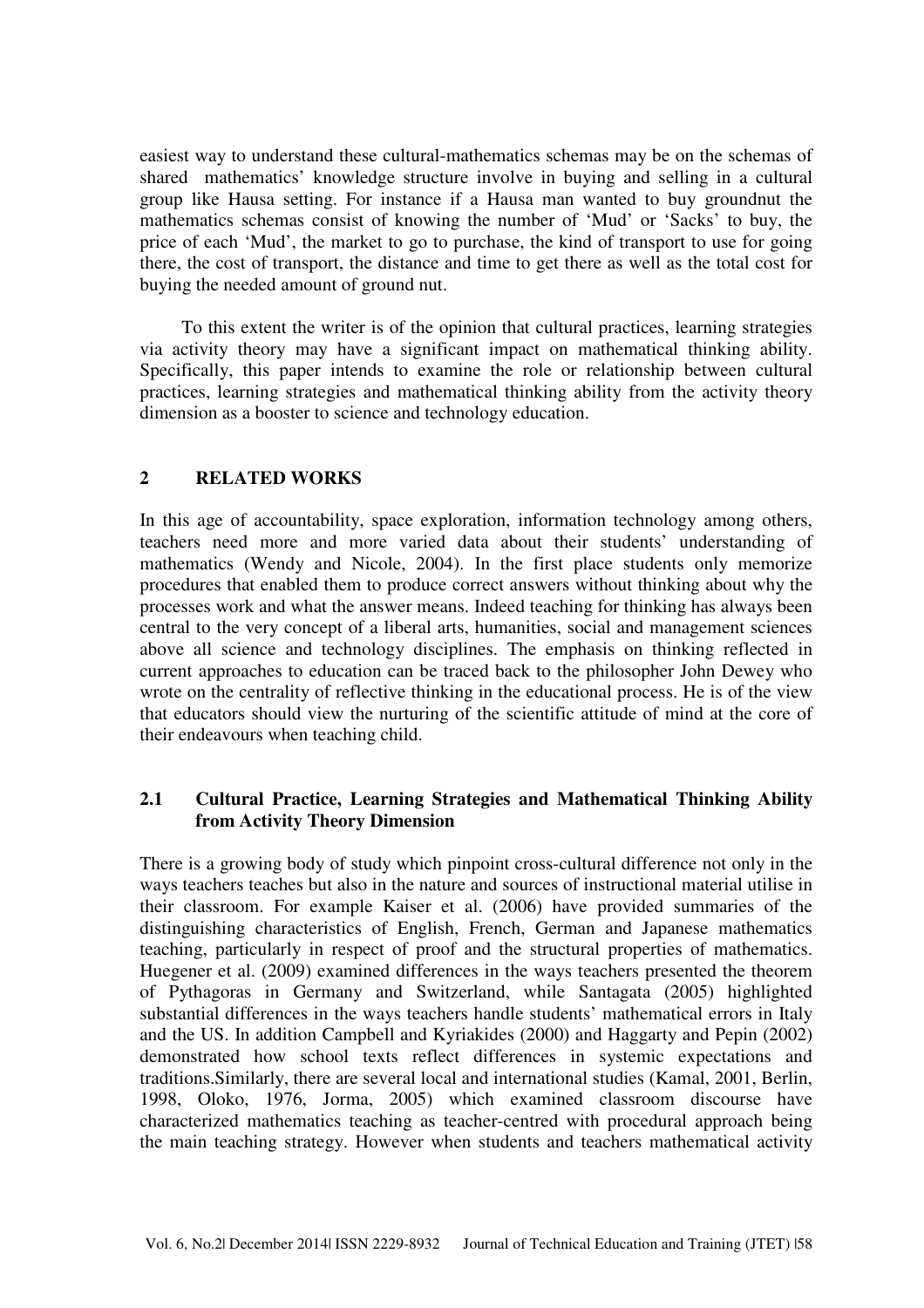takes place in an inherently social or cultural context, where they work as individuals, as members of small groups and as participants in whole-class activities (Schoenfeld, 1992) tend to encourage and supports students development of mathematical arguments and representation. Since the schemas of the shared culturally oriented mathematics knowledge structure influence the line of thinking of the learner that enable him to understand classroom mathematics better.

For instance ability of the teacher and students to use varied local objects, shapes, figures and events to teach and learn Geometry, Algebra, Statistics and Measurement may facilitate proper understanding of mathematics and develop sound mathematical thinking ability and boost participation in science and technology education. This means students must have the strategies of doing and applying mathematics that include among others: - Systematic, analytic, deductive, inductive, open-mindedness, logic and so on. At the same time they should know where, when and how to apply them, justify and verify their solutions. Accordingly the idea of cultural and historical dimension referred to as activity theory attempt to describe not only the theoretical tools of the problem in context based on what students are doing in a particular classroom activity, but also to be able to understand this activity against the background of a cultural and historical setting as well (Radford & Michael, 2011).

From the cognitive perspectives, Ball (2001) provides three perspectives of teacher's learning: -

- (i) Learning through acquiring new knowledge
- (ii) Learning through collegial interaction
- (iii) Learning in and four practices (that is classroom context).

All these three forms of learning may be classified under Tall (2008) set-before and met-before abilities. A set-before is a mental ability that we are all born with (innate learning) which take a little time to mature as our brains make connotation in early life and usually operate in society and culture. Hence mathematical thinking grows in three distinct ways related to the three set-before. These are as follows: - (1) Recognition and language allows people to name points, lines and figure, for example triangle, cylinder and sphere. It also helps us to classify. (2) Repetition and language assist us to name actions, such as counting, measuring and the results of those actions such as number, weight and volume. (3) Language in particular becomes more powerful and as we build up sophisticated relationships it can be used to define mathematical concepts and prove mathematical arguments.

A met-before is a personal mental structure in our brain as a result of experiences met-before. Many different met-before are possible depending on experience available in our society and culture at the time. For example, practical measurement, counting, geometry and number representation have developed over the time and varied according to the needs of the society. Further, every culture had its own perception, practical recognition and action that give its unique mathematical concepts, such as concepts of rectangle, circle and number, leading to symbolism, representation and thinkable concepts or abstractions. Contending that proper learning or understanding of mathematics is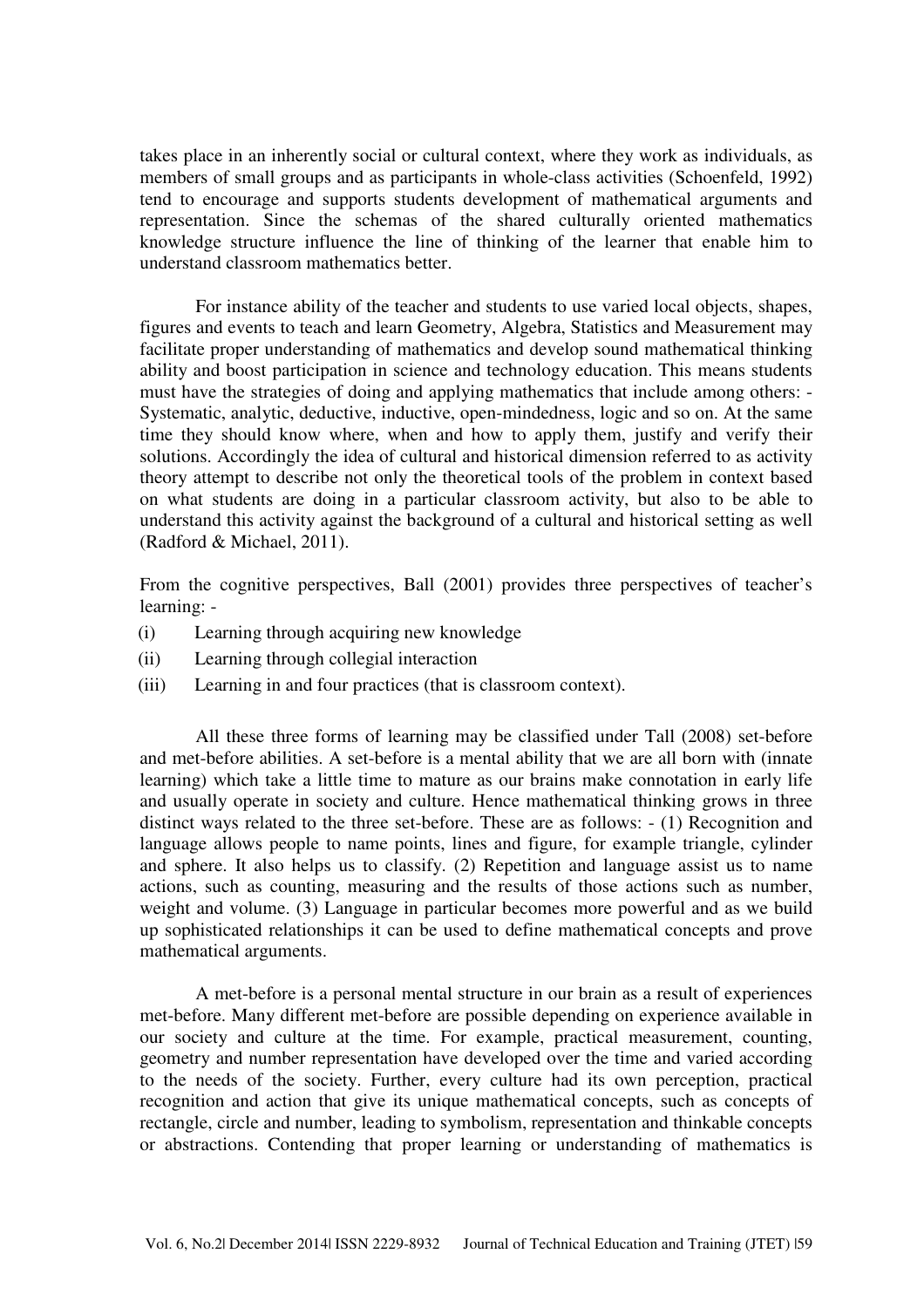enhance when there is congruence or peace between what student already know (metbefore) and what he is expected to learn (New-knowledge). It is even more so when the learner have more confident and fluent language to think, discuss and express mathematics that can be regarded as mathematical thinking ability.

This was similar to Sam, Mon and Meng (2008) observation that both teachers and pupils in their study showed much more confidence and fluency in using Mandarin Language, to think and communicate mathematically. From social constructivist perspectives learning is conceived as a fundamentally social activity (Vinner, 2006). According to him learning is getting acquainted with the language, rules and practices that govern the activities in a certain community be it a social or academic community. Through this engagement in practices of this community people or learners uses language and rules to discover meaning, understanding and skills.

Piaget contended that learning is subordinated to development and categorized into four hierarchical stages of cognitive development and the passage through these stages depends on the four main factors of maturation, experience, social-cultural transmission and equilibration. The equilibration may tend to be an adequate description of a way of constructing individual knowledge in mathematics. Since it involve the internal organization and build-up of mental schema. The mathematics schemas model contending by the writer is such that where the Mathematics learner is actively engage in doing mathematics facilitated by proper understanding of the task through some number of historical and cultural resemblances. In other words the writer intend to build a model that will account for the way in which students learn mathematics in a much culturally and historically forms of knowing and being (existence).

For instance in Fishing hatchery or blacksmithing events understanding develop by fisherman or blacksmith at a time about the kinds of fish catch or hoe to make, makes estimate or measurement, looks at the size of the fish or hoe. All the two cultural activities have some historical connotations they all used particular forms of mathematical representation and relationship in terms of population for the different graphical and figure distributions of the fish or hoes, all are based on scientific and technical know-how. The diagram below illustrates the model as in Figure 1:

The model the writer has developed is based on the fact that classroom teaching is a complex activity. The mathematics learning classroom is dynamic and on-going (circle). It is an evolving network consisting of the school setting, the learner, the mathematics learning tasks, the mathematical thinking potentiality, the wider education system, the learner's local community containing historical and cultural resemblances of mathematically related events and activities as well as the mathematics learning itself (either effective or ineffective). The understanding of a close relationship between social processes and conceptual development also forms the basis of Lave and Wenger's (1991) cited by Glenda & Margaret (2009) well-known social practice theory, in which the idea of a community of practice and the connectedness of knowing are emphasised. In that perspective, individual and collective knowledge emerge and evolve within the dynamics of the spaces people share and within which they participate.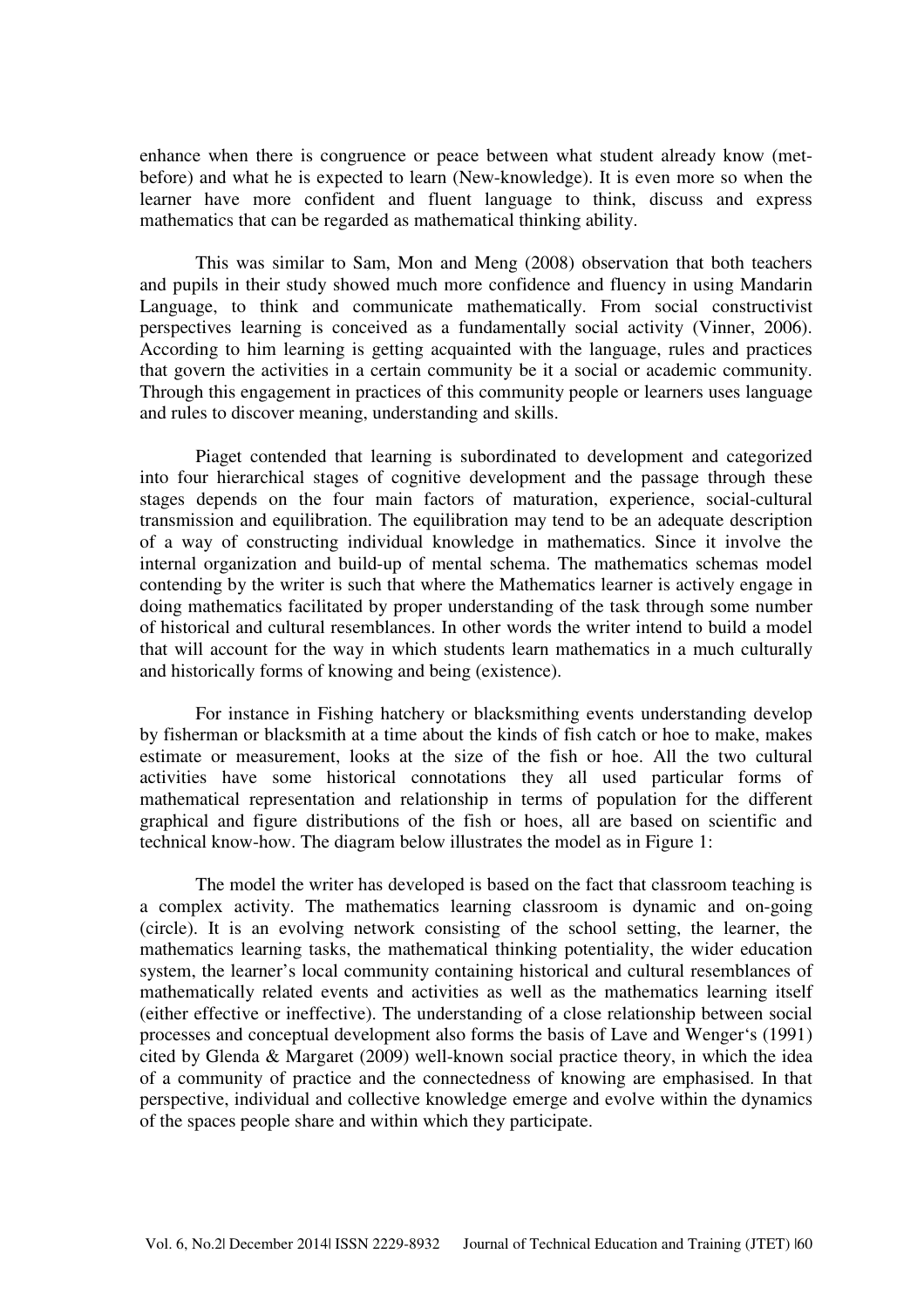

**Figure 1: Mathematical Thinking Ability Development Model** 

As in this paper the focus is on the understanding that teachers who facilitate positive student learning of mathematics do so through having quality mathematics education derived from the forms of historical and cultural activity dimensions. In order to fosters their understanding of mathematics and an appreciation of their historicalcultural mathematical heritage and application of mathematics in everyday life. It is pertinent to consider the contribution of social interaction as reflected through language and cultural environment. In this line, there are: (1) Piaget (1964) who claims that social transmission is fundamental but insufficient factor in developing knowledge. (2) Vygostsky (1986) who claims that cognitive development results from social interaction and education by means of language. He emphasizes that knowledge is socially constructed. (3) Similarly Harvard (1997) observes that social activity and cultural practice are sources of thinking.

Similarly Kagan (1974) cited by Shuaibu (2005) pointed out that urban-rural environment effects students' progress in school. However Bichi (1982) cited in Shuaibu (2005) study revealed a contrary finding indicate that urban environment had more significant influence on pupils' school performance than rural environment. In line with Kagan (1974) as cited in Shuaibu (2005) is the work of Guberman (1994) that showed urban and rural differences in Latino and American children performance in mathematical thinking ability. Basically, it may be connected to the multi-variety of socio-cultural resources existing in the rural areas relevant to mathematics teaching and learning. For instance the language fluency and richness of the rural learners out weight that of the urban learners, socio-cultural objects, events, activities and developments are numerous in the rural areas than urban centres putting all together will facilitate the development of mathematical thinking in particular and mathematics education in general.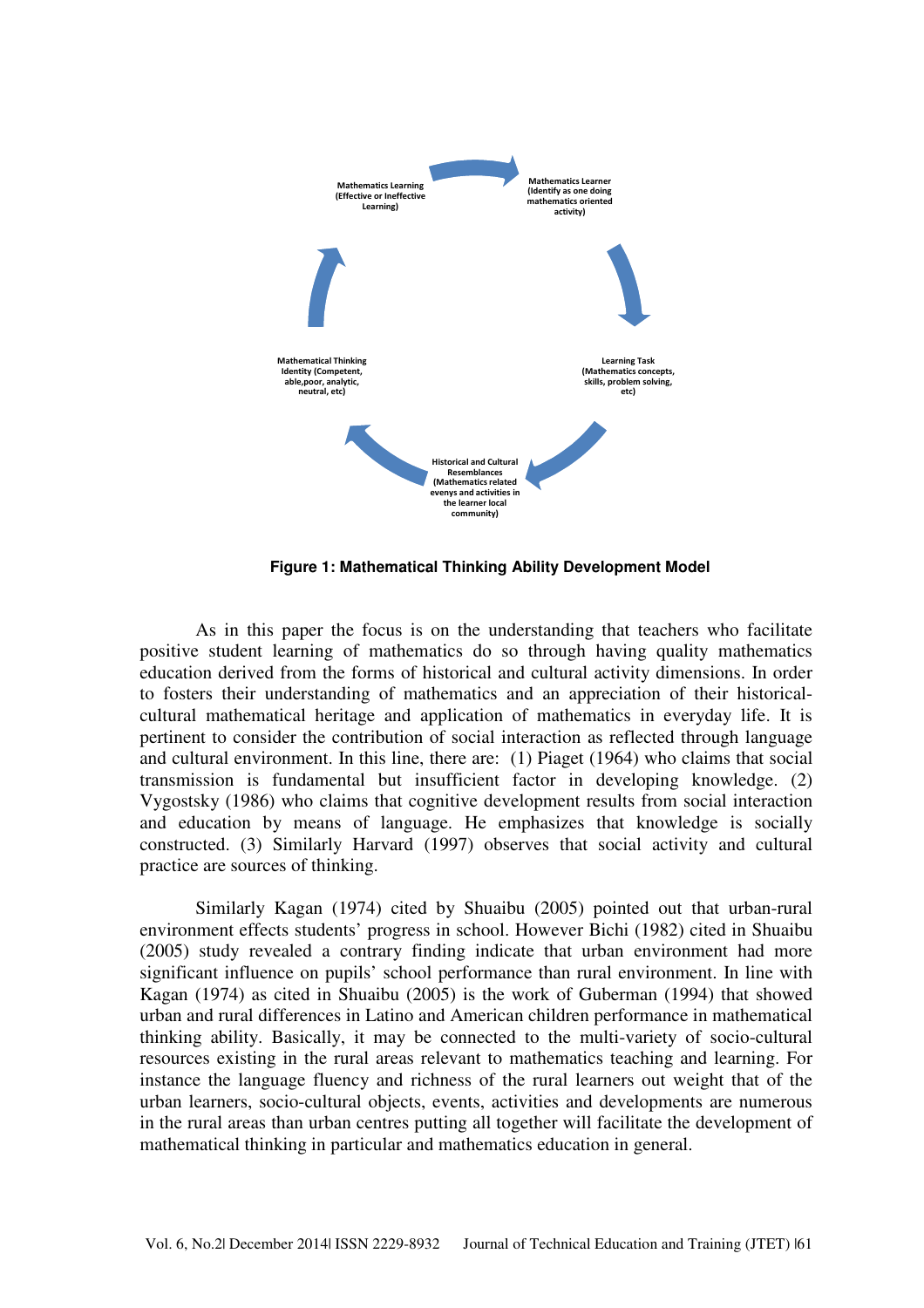# **2.2 Statement of the Problem**

There has been so much concern and complains from all nooks and corners of the Nigeria's society that the standard of education has fallen (Barkie, 2002). Students' performance in Senior Secondary School Examination administered by both WAEC and NECO continues to deteriorate from year to year in both Science and Social Sciences. For instance Rabi'u (2005) asserted that, according to WAEC chief Examiner's report (2003) students' performance varied from one subject to another and the marks ranged from high, average, low, to very low. The performance was generally poor in English language and below expectation in Chemistry, Mathematics and physics. Based on the above backdrop, this study is designed to investigate the mathematical thinking ability among Hausa and Yoruba secondary schools students in Kano and Oyo States. That is to say the study intend to find out the level at which the two cultures, Hausa and Yoruba, in Nigeria differ in favouring or disfavouring mathematical thinking ability among their children. This is with a view to unravelling the obstacles and menace affecting the effective development of mathematical thinking ability on one hand and influencing the teaching, learning and good students' performance in mathematics on the other as well as improve students' admission into science and technology, in the Nigerian school systems.

## **2.3 Objectives of the Study**

The objectives of this study are as follows:

- (i) To determine the level of mathematical thinking among Hausa and Yoruba secondary school students.
- (ii) To find out the extent to which Hausa and Yoruba cultures promote mathematical thinking in their children.
- (iii) To determine the rural and urban difference in mathematical thinking between Hausa and Yoruba secondary school students.

## **2.4 Research Questions**

This study intends to find out answer to the following questions:

- (i) What is the level of mathematical thinking among Hausa and Yoruba students in secondary school?
- (ii) To what extent do Hausa and Yoruba cultures promote mathematical thinking in their children or otherwise?
- (iii) Is there a rural and urban difference in mathematical thinking between Hausa and Yoruba secondary school students in Kano and Oyo states?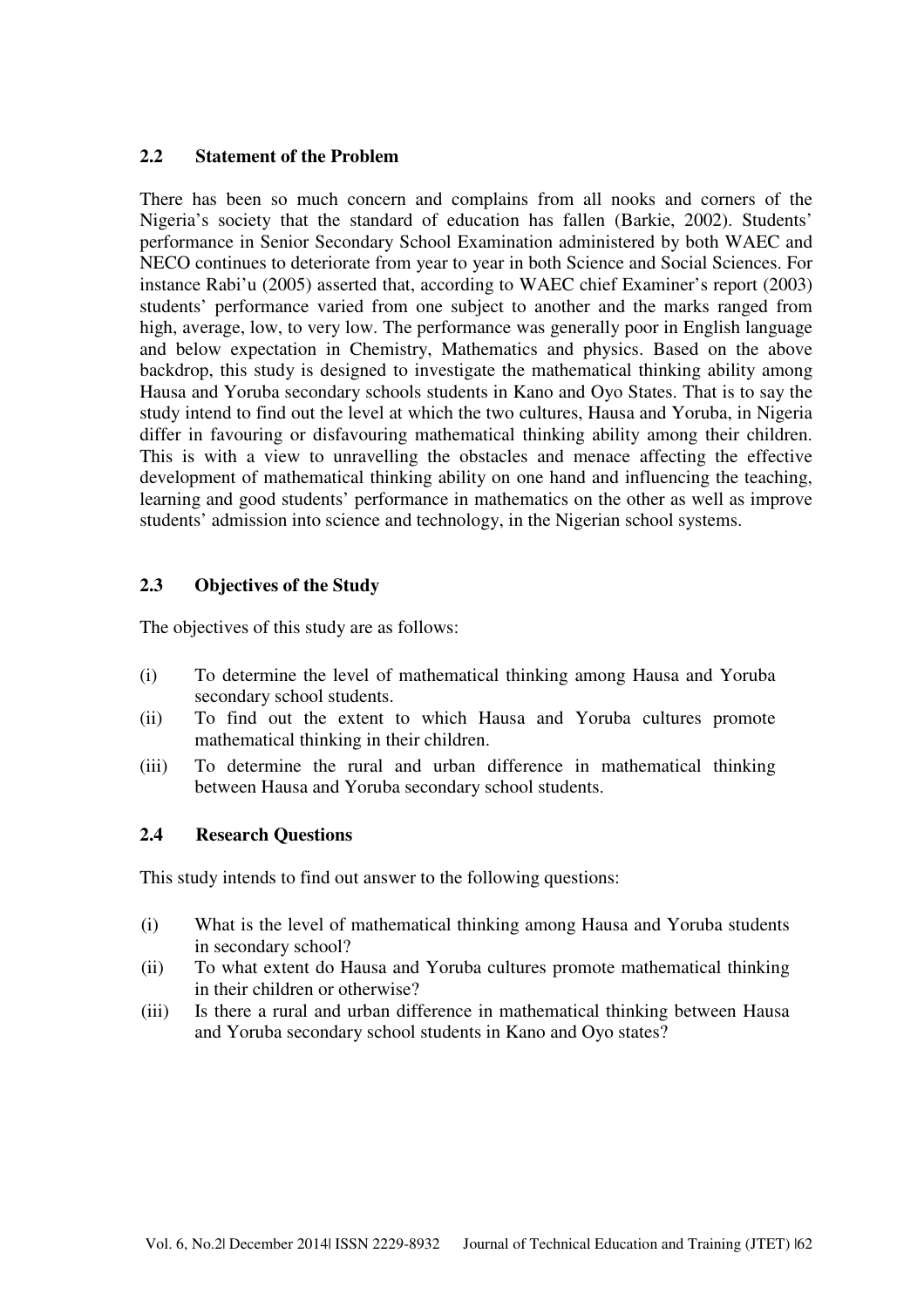# **2.5 Hypotheses**

The study seeks to test the following hypothesis:

- **Ho1:** There is no statistically significant difference between Hausa and Yoruba secondary schools students in terms of mathematical thinking ability.
- **Ho2:** There is no statistically significant urban and rural difference in mathematical thinking ability between Hausa and Yoruba secondary schools students in Kano and Oyo states.

# **3 METHODOLOGY**

## **3.1 Research Design**

This study chose to use descriptive survey technique of research because according to Shua'ibu (2005) it is an attempt by a researcher to collect data from members of a population which determine the current status of that population with respect to one or more variables. It is also similar to what Kolo (2003) described descriptive research technique as a situation where the investigator collects data on two (or more) variables and through statistical analysis determine the type of relationships that exists between them.

## **3.2 Population and Sample**

In this study, the population includes students in secondary schools and their mathematics teachers in Kano and Oyo states. As indicated by the Federal Ministry of Education Abuja (2005) reported by National Bureau of statistics the population are as follow bellow.

| <b>State</b> | No of<br>schools | <b>Teachers</b> |        | <b>Total</b>    | <b>Students</b> | <b>Total</b> |                 |  |
|--------------|------------------|-----------------|--------|-----------------|-----------------|--------------|-----------------|--|
|              |                  | Male            | Female | <b>Teachers</b> | Male            | Female       | <b>Students</b> |  |
| Kano         | 517              | 61479           | 20729  | 82208           | 158639          | 66793        | 225432          |  |
| Oyo          | 805              | 91481           | 73059  | 164538          | 188817          | 165495       | 354312          |  |

SOURCE: National Bureau Of Statistics, Abuja (2005) FMOE.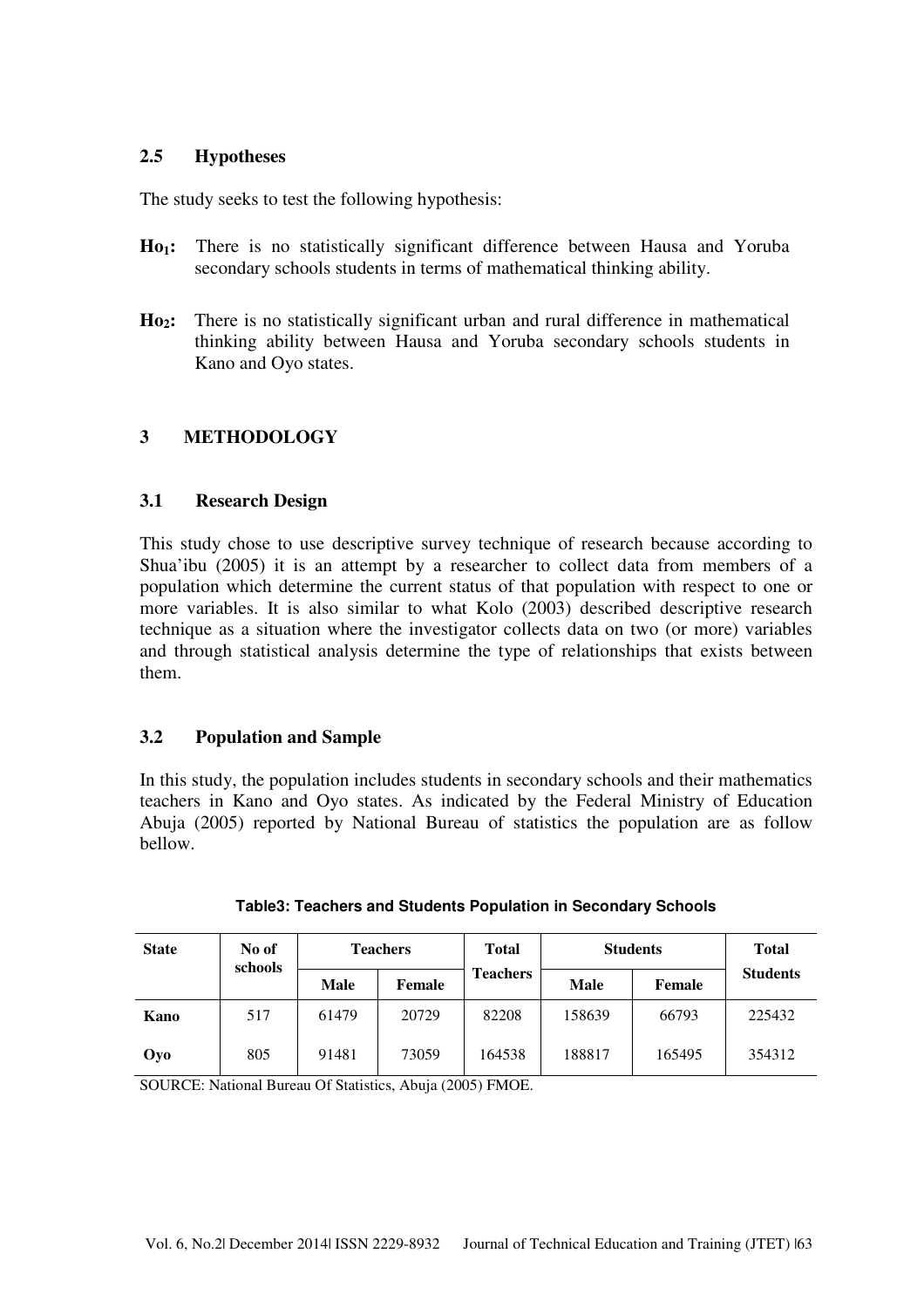# **3.2.1 Sample Size**

The summary of the sample size used in this study is presented in Table 4.

| <b>State</b> | Name of school       | No. of teachers | No. of students | <b>Total</b> |
|--------------|----------------------|-----------------|-----------------|--------------|
|              | Rumfa college        |                 | 30              | 37           |
|              | GGC[WTC] Kano        |                 | 30              | 37           |
| Kano         | GSS Panshekara       |                 | 30              | 37           |
|              | GSS Bichi            |                 | 30              | 37           |
|              | <b>GGSS Kabo</b>     | 7               | 30              | 37           |
|              | Govt. College Ibadan | 7               | 30              | 37           |
|              | GSS Atisbo           |                 | 30              | 37           |
| Oyo          | AMSS Ibadan          |                 | 30              | 37           |
|              | CSS Parapo           | 7               | 30              | 37           |
|              | St. Lukes GS Ibadan  | 7               | 30              | 37           |
| <b>Total</b> |                      | 70              | 300             | 370          |

#### **Table 4: Sample Subjects**

# **3.3 Sampling Techniques**

This study employs the use of purposive sampling procedure. This technique is usually referred to as Judgmental sampling (Sambo, 2005). Under this technique sampling elements which are judged to be typical or representative are selected from the population. The use of this technique is cost effective, convenience and usually useful in attitude and opinion survey. In addition this technique was used in order to give each and every individual member of the sampled population equality of representation. That was the purpose of selecting equal representative sample from both Kano [185] and Oyo [185] states to make up 370 sampled populations. A total of ten secondary schools were selected, five from each state, two from rural areas and the remaining three schools from urban areas. Then thirty students were selected randomly from each school. The other research subjects, in this regard are mathematics teachers, were selected using stratified sampling methods from the sampled schools. The stratum here was subjects who were involved in teaching mathematics in the secondary schools selected.

## **3.4 Measuring Instruments**

Two instruments were used in the study, Student Mathematical Thinking Ability Questionnaire (SMTAQ) and Teachers Evaluation of Mathematics Learning Questionnaire (TEMLQ). SMTAQ was modified from Olubadewo and Stella, (2005,) Sanchez and Ice, (2004,) Jenni (2001) and Jorma (2005) and developed in order to examine students' mathematical thinking ability and views of mathematics. The instrument was based on some closed-ended, open-ended and good questioning techniques as well as Likert's scaled statement. TEMLQ was developed from the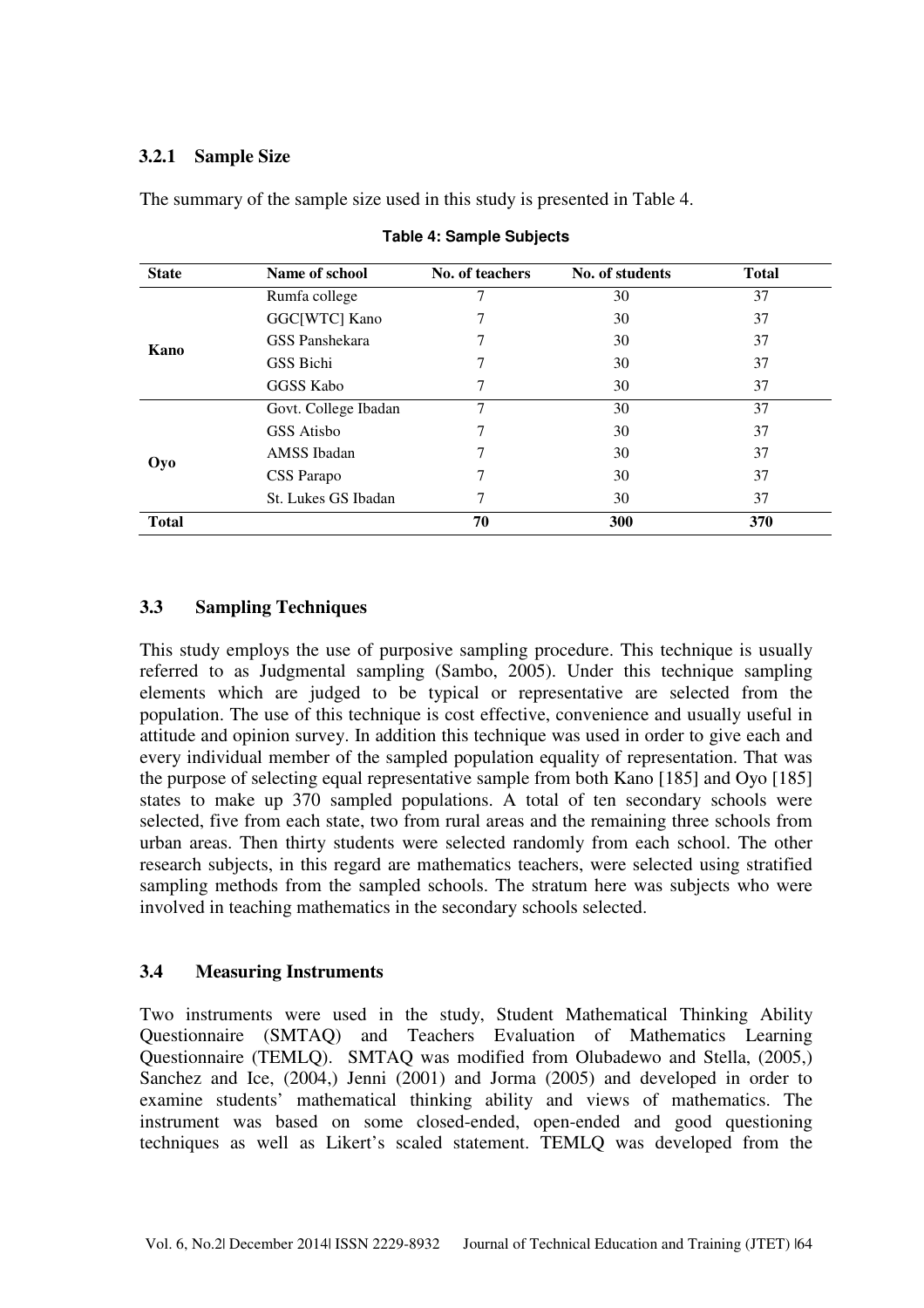modified instrument of Jorma (2005) to assist the researcher obtained teachers perspective on mathematics learning in secondary schools especially among Hausa and Yoruba children. It also includes teachers' evaluation of Secondary Schools mathematics curriculum and the nature of the students' mathematical thinking ability.

# **3.5 Methods of Data Analysis**

The data of this study were analysed using simple percentage, frequency table, mean, standard deviation, Cross-tabulation and t-test, note that 273 students' questionnaire and 54 teachers questionnaire where only retrieved out of the 300 students questionnaire and 70 teachers questionnaire distributed to the respondents.

# **3.5.1 Research Question One**

*What is the level of mathematical thinking ability among Hausa and Yoruba secondary school students in Kano and Oyo states?* 

Based on research 1, the research hypothesis 1 was formulated as: *there is a statistically significant urban and rural difference in mathematical thinking ability among the Hausa and the Yoruba secondary school students in Kano and Oyo states*. This question and hypothesis were addressed through the students' responses on SMTAQ that were summarized and analysed using Cross-tabulation and simple percentage among the mathematical thinking ability scores in table 5 below.

| <b>Ethnicity</b> | <b>LMTA</b> | MMTA       | <b>GMTA</b>  | <b>VGMTA</b>      | <b>Total</b> | Mean  | <b>SD</b> | df | Chi-                   | Chi-                      | $\boldsymbol{p}$ |
|------------------|-------------|------------|--------------|-------------------|--------------|-------|-----------|----|------------------------|---------------------------|------------------|
|                  | $0-39%$     | 40-<br>49% | $50-$<br>69% | $70\%$ &<br>Above |              |       |           |    | square<br><b>Value</b> | square<br><b>Critical</b> |                  |
| Yoruba           |             |            |              |                   |              |       |           |    |                        |                           |                  |
| Count            | 2           | 9          | 67           | 54                | 132          | 65.61 | 12.86     | 3  | 5.48                   | 7.815                     | 0.05             |
| $%$ W. Eth.      | $1.5\%$     | $6.8\%$    | 50.8%        | 40.9%             | 100.0%       |       |           |    |                        |                           |                  |
| %W.SMTA          | 66.7%       | 50.0%      | 55.4%        | 41.2%             | 48.4%        |       |           |    |                        |                           |                  |
| % of Total       | $7\%$       | 3.3%       | 24.5%        | 19.8%             | 48.4%        |       |           |    |                        |                           |                  |
|                  |             |            |              |                   |              |       |           |    |                        |                           |                  |
| Hausa            |             |            |              |                   |              |       |           |    |                        |                           |                  |
| Count            | 1           | 9          | 54           | 77                | 141          | 67.89 | 11.26     |    |                        |                           | n.s              |
| $%$ W. Eth.      | 7%          | $6.4\%$    | 38.3%        | 54.6%             | 100.0%       |       |           |    |                        |                           |                  |
| %WSMTA           | 33.3%       | 50.0%      | 44.6%        | 58.8%             | 51.6%        |       |           |    |                        |                           |                  |
| % of Total       | $4\%$       | $3.3\%$    | 19.8%        | 28.22%            | 51.6%        |       |           |    |                        |                           |                  |

| Table 5 Cross-tabulation on Level of Mathematical Thinking Ability [MTA] among the |
|------------------------------------------------------------------------------------|
| Hausa and the Yoruba secondary school students in Kano and Oyo states [N=273]      |

Key: W. Eth= Within Ethnicity, W. SMTA= Within STMA, LMTA= Low MTA, MMTA= Moderate MTA, GMTA= Good MTA and VGMTA= Very Good MTA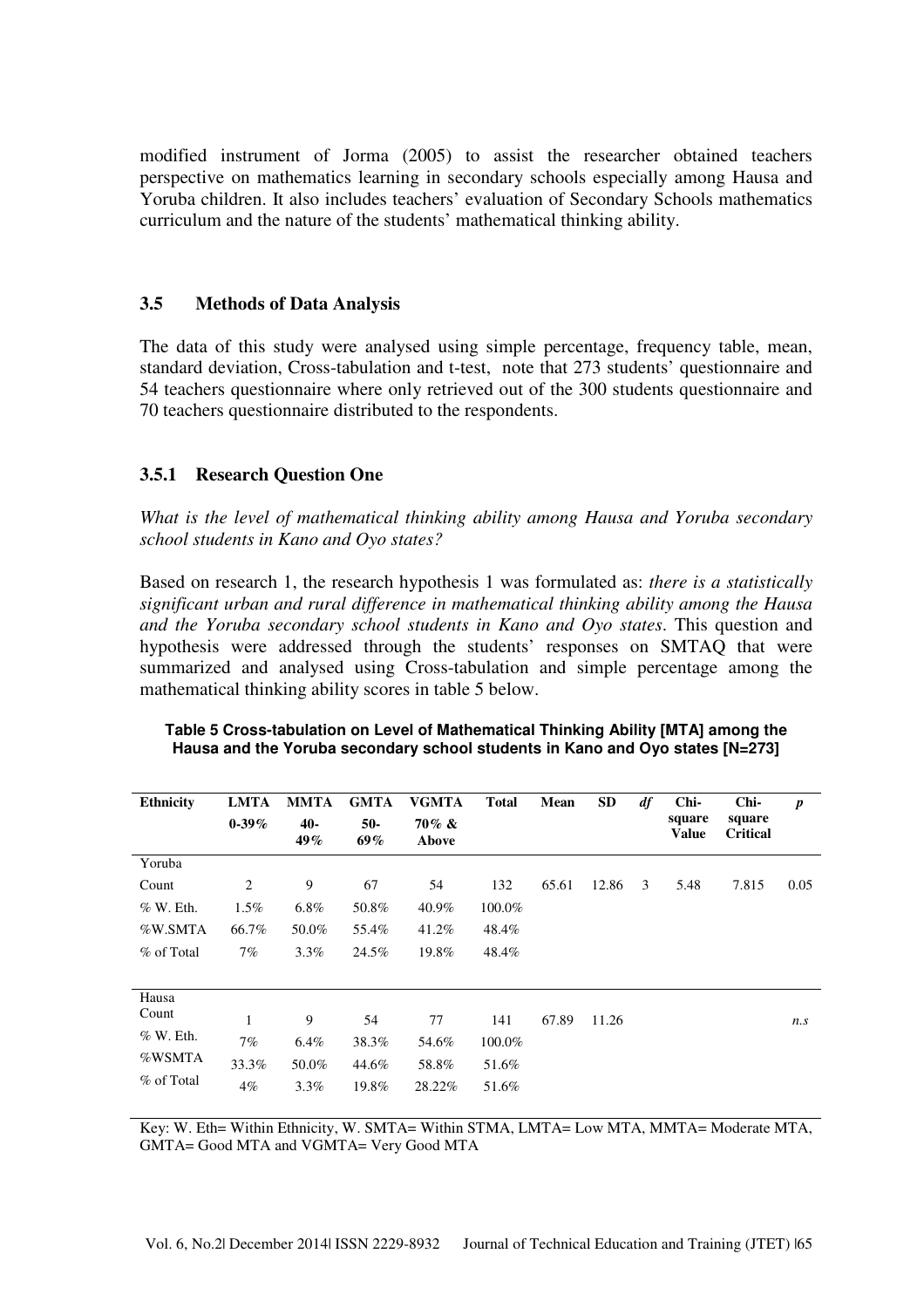The result on table 5 above showed that 132 subjects comprising 48.35% of the respondents were Yoruba, while 141 subjects comprising 51.65% of the respondents were Hausa subjects. Majority of the Yoruba subjects [50.8%] had "Good" mathematical thinking ability. Whereas most of their Hausa counter-part 54.6% were within "Very Good" mathematical thinking ability level. However the mean scores of the Yoruba subject was 65.61%, while Hausa subject had 67.89% with respective standard deviation of 12.86 and 11.26. Likewise, the obtained chi-square value=5.477 which is less than the table value of chi-square=7.815 at  $p=0.05$ , showed lack of significant difference between the subjects. This indicated that both subjects had the same high level of mathematical thinking ability within the category of 50 -69% which is "Good" mathematical thinking ability Level.

## **3.5.2 Research Question Two**

*To what extent do Hausa and Yoruba cultures promote mathematical thinking in their children or otherwise?* 

More than 65% of the teachers and students while responding to the research question (2) indicated that the two cultures Hausa and Yoruba promote mathematical thinking among their children in many numbers of ways such as: counting, measurement, time reckoning, classification, tracking and some mathematical ideas in, riddles, games, tales, buildings, clothes, furniture, technology, craft and many others that are relevant to science and technical education. Dawakin kudu rock paints in kano (Hausa culture) and Wood carving of Oyo Empire (Yoruba Culture) developed very good visual discrimination and visual memory as needed for survival in the environments. Specifically the respondents cited some examples of Mathematical ideas promoted by the two cultures namely:

- (i) Counting practices and numeration system in Hausa and Yoruba culture.
- (ii) Number symbolism such as two folds objects evoking good/bad, three folds objects evoke hierarchies and fourfold are associated with direction in space, basket makers in Hausa and Yoruba cultures refers to odd numbers or odd quantities of plant strips 'ugly', estimate the size of a plot of land by number of footsteps or average walking steps relevant to technical education.
- (iii) Symmetries pattern of Hausa and Yoruba cultures range from the weaving of handbags, hats, calabash, clothes and baskets to the fabrication of brooms (very relevant to technical education).
- (iv) Riddles and games such as a man wanted to pick a mongo inside a garden with ten gates each gate have a gate man and each gate man wanted him to share the mangoes he picked equally with him. How many mangoes would he pick if he wants to come out with one mango? In order to solve this problem or to explain its solution, auxiliary drawings are made in the sand or the idea of distribution, arrangement or sequence of number of mangoes logically to come up with total number of mangoes to collect which is very relevant to formal mathematical topic of geometric progression. Ayo, dara, gala-gala and Okwe are good examples of games in Hausa and Yoruba cultures cited by the respondents that develop person reasoning skills, chance, learning strategies and tactics, visual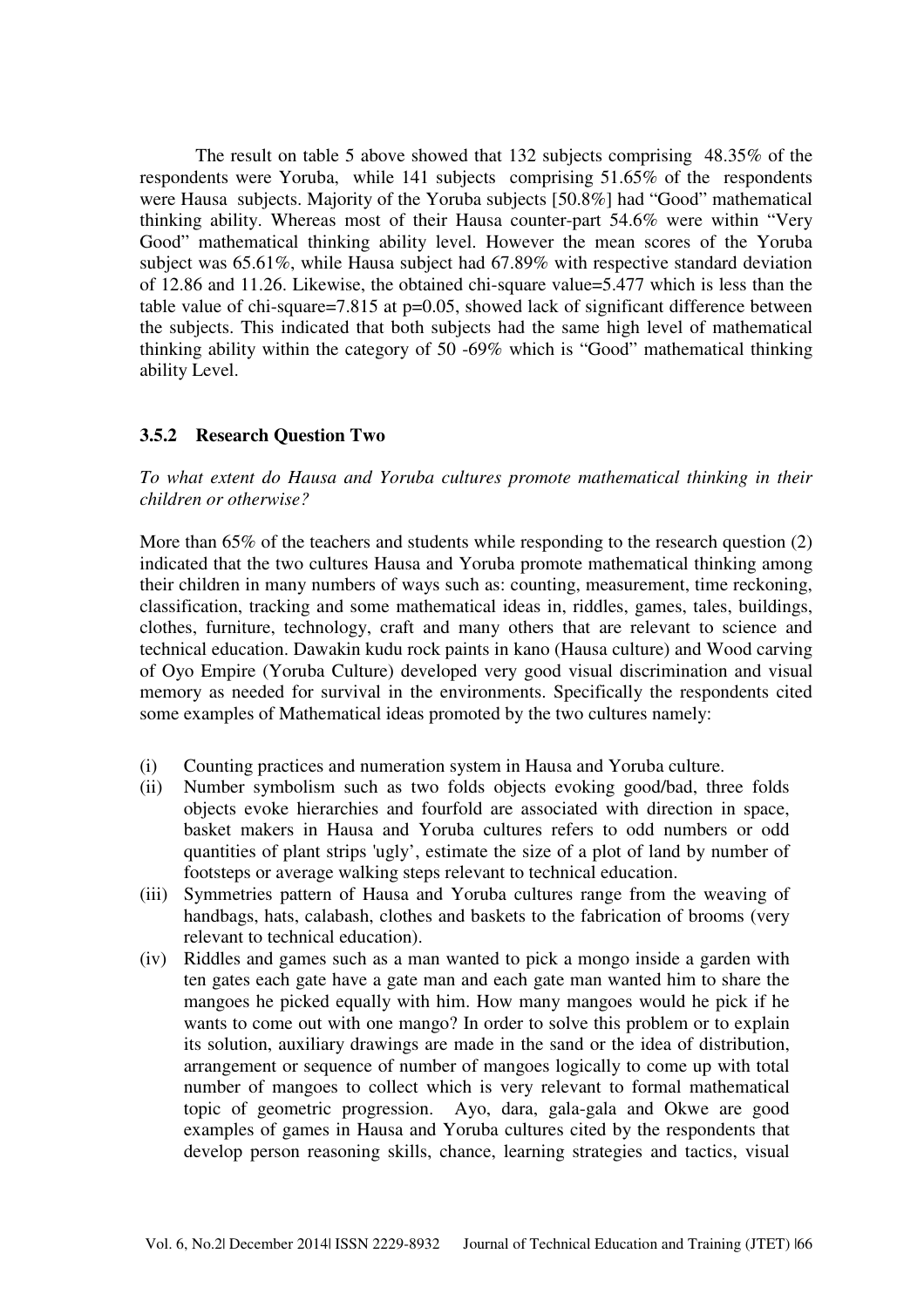memory and concentration as necessary for success in the games. In addition they facilitate the development of traditional knowledge of probability and mathematical aspects of mental or verbal games in Hausa and Yoruba cultures in Kano and Oyo states (Nigeria).

(v) Geometric shapes and patterns 'Rumbu', 'Tsangaya', home compound and fish traps portray the knowledge about the properties and relations of circles, angles, rectangles, squares, regular pentagons and hexagons, cones, pyramids, cylinders, symmetry, etc., that was involved in the invention of the production techniques by the producers.

#### **3.5.3 Research Question Three**

*What is the level of mathematics teachers' evaluation of their students' mathematical thinking ability among Hausa and Yoruba secondary school students in Kano and Oyo states?* 

**Table 6: Hausa and Yoruba Mathematics Teachers' Responses on Their Students' Level of Mathematical Thinking Ability in Kano and Oyo States [N=54].** 

| Ethnicity | N  | $\%$        | Mean        | SD <sub>3</sub> | df | $t_{cal}$ | $t_{crit}$ |      |
|-----------|----|-------------|-------------|-----------------|----|-----------|------------|------|
| Yoruba    | 22 |             | 38.88 40.74 | 9.78            | 52 | 2.48      | 1.96       | 0.05 |
| Hausa     | 32 | 61.11 59.26 |             | 18.59           |    |           |            |      |
| Total     | 54 | 100         | 100         |                 |    |           |            |      |

From the table 6 above it can be seen that 22 subjects consisting 38.88% of the respondents are Yoruba subjects while 32 subjects consists of 61.11% of the respondents are Hausa subjects. However the means score of the Yoruba mathematics teachers is 40.74, SD=9.78 while Hausa teachers had the mean scores of  $59.29$ , SD = 18.59. This revealed that Yoruba teachers' evaluation of their students' mathematical thinking ability (40.74) is less than that of Hausa teachers (59.26). The mean score of 40.74 is indicating that the students had moderate mathematical thinking ability and 59.26 mean score is indicating that the students had good mathematical thinking ability.

The research hypothesis two was formulated as: there is a statistically significant urban and rural difference in mathematical thinking ability among the Hausa and the Yoruba secondary school students in Kano and Oyo states.

From table 7 on descriptive statistics and t-test results, one can deduce that 106 subjects comprising 38.83% of the respondents were from the rural areas, while 167 subjects comprising 61.17% were from the urban areas. The subjects respectively had mean scores of 70.21%, standard deviation of 11.02 and mean scores of 64.61%, standard deviation of 11.02. These percentages show that the subjects from the rural areas had "Very Good" mathematical thinking ability while subjects from the urban areas had "Good" mathematical thinking ability level.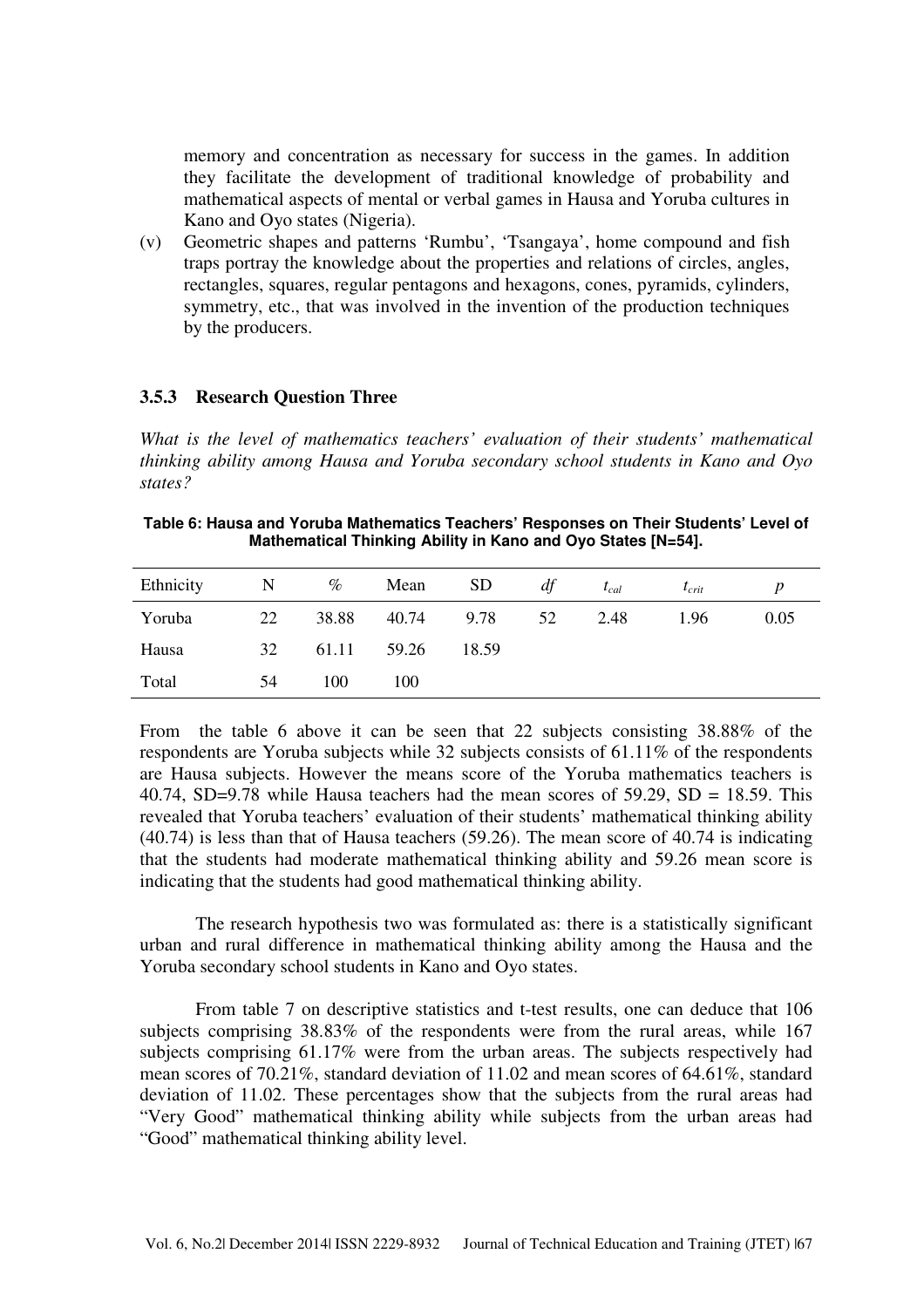| Location | $\mathbf N$ | $\%$  | Mean  | SD              | df | $t_{cal}$ | $I_{crit}$ |      |
|----------|-------------|-------|-------|-----------------|----|-----------|------------|------|
| Rural    | 106         | 38.83 |       | 70.21 11.02 271 |    | 3.92      | 1.96       | 0.05 |
| Urban    | 167         | 61.17 | 64.61 | 11.72           |    |           |            |      |
| Total    | 273         | 100   |       |                 |    |           |            |      |

| Table 7: Urban and Rural Differences in Mathematical Thinking Ability among the Hausa |  |
|---------------------------------------------------------------------------------------|--|
| and the Yoruba secondary school students in Kano and Oyo states [ N=273]              |  |

The result of the *t*-test supports the rejection of  $H_{02}$  and the acceptance of research hypothesis two; there is a significant urban and rural difference in mathematical thinking ability among the research subjects. This is evident by the computed *t*-test value  $= 3.92$ that is greater than that of the table value of  $t=1.096$ , at  $p=0.05$ .

Generally, it was discovered from the study that both the Hausa and the Yoruba secondary schools students in Kano and Oyo states had the same level (Good) of mathematical thinking ability. The result of *t*-test analysis shows that there is no statistically significant difference in mathematical thinking ability between the Hausa and the Yoruba secondary schools students in Kano and Oyo states indicating that both cultures provide similar support for mathematical thinking development. In other words, most likely, both Hausa and Yoruba culture are rich enough with traditional aspects that promote mathematical thinking among their children. However, the finding of this study shows that there is a statistically significant urban and rural difference in mathematical thinking ability between the study subjects. While the urban subjects had "Good" mathematical thinking ability, the rural subjects had "Very Good" mathematical thinking ability.

## **4 DISCUSSIONS**

The first and second research questions are answered on the level of and differences in mathematical thinking ability among the Hausa and the Yoruba secondary school students in Kano and Oyo states. The results showed that (Table 4) 132 subjects comprising 48.66% of the respondents had mean scores of 65.61% which is within the category of good mathematical thinking ability. While 141 subjects consisting of 51.65% of the respondents had mean scores of 67.89%fall also within the category of good mathematical thinking ability. This result together with the obtained *t*-test value=1.60 which is less than the critical *t*-test Value=1.96, at  $p=0.05$  shows and tested the first research hypothesis and proved that there is no significant difference in mathematical thinking ability between the Hausa and the Yoruba secondary school students subjects. This result is in agreement with most of the studies conducted on mathematical thinking ability. For example Jorma (2005) study shows that successful students have good mathematical thinking ability. Also Sexe (1987) study showed considerable mathematical thinking ability among his research subjects. Again, Ginsburg et al (1981) study showed cultural similarities in mathematical thinking ability between the African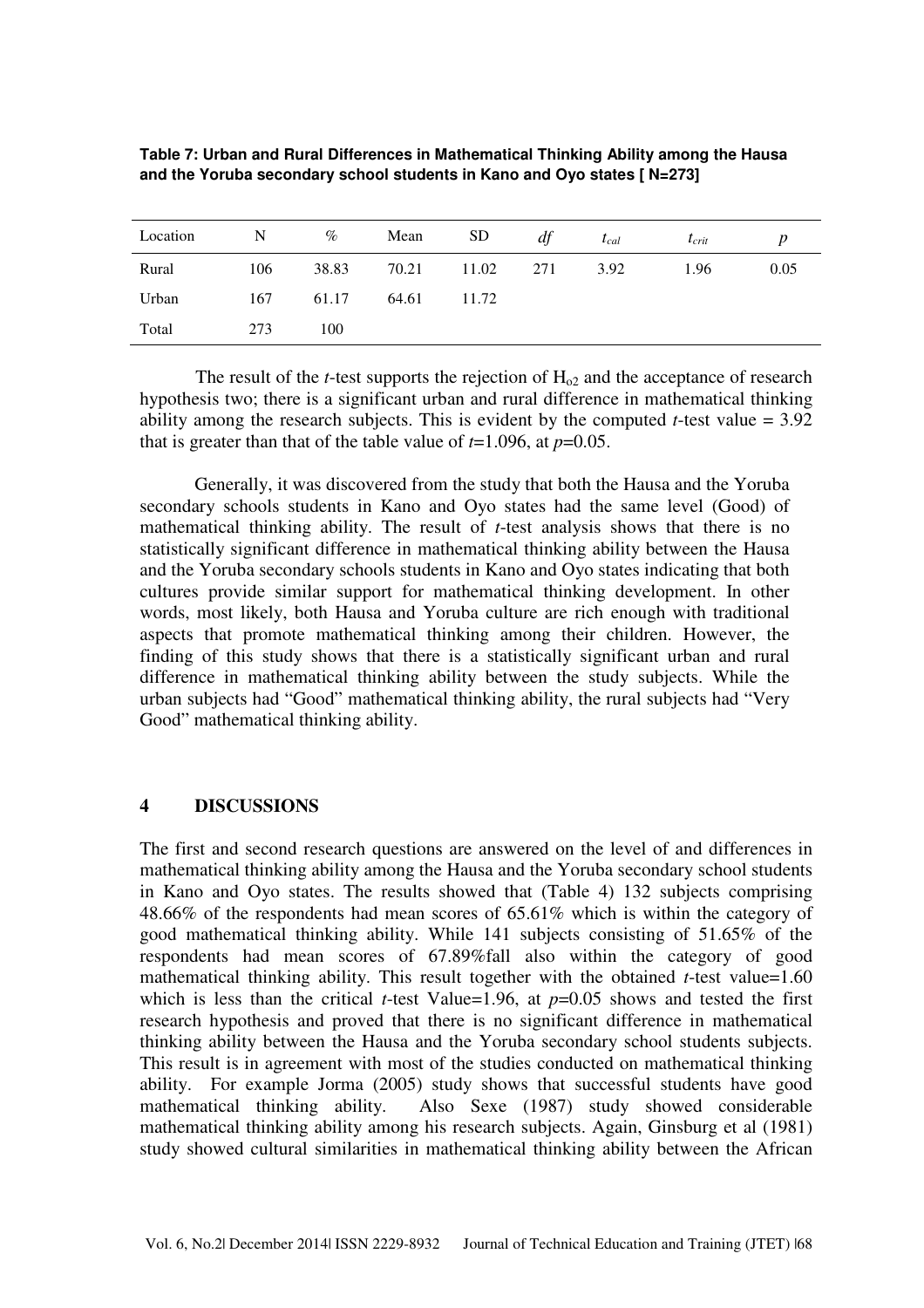and the USA children. In addition the second research question demonstrated that both Hausa and Yoruba culture promote mathematical thinking through many number of ways such as riddles, games, language, geometric and symmetric patterns in line with Vygostsky (1986) who claims that cognitive development results from social interaction and education by means of language. He emphasizes that knowledge is socially constructed. Likewise in line with Harvard (1997) who observed that social activity and cultural practice are sources of thinking. Thus similar cultural practices in Yousa and Housa

 The second research hypothesis was used to address the urban and rural differences in mathematical thinking ability among the Hausa and the Yoruba subjects. The results indicated (Table 7) that 106 subjects consisting of 38.83% of the respondents are rural subjects with the mean scores of 70.21 representing "Very Good" mathematical thinking ability. While 167 subjects comprising 61.17% of the respondents are urban subjects with the mean scores of 64.61% which fall within the category of "Good" mathematical thinking ability. This result, plus the calculated t-test value  $= 3.92$ , at P =0.05 level of significant, tested and accepted that there is a significant rural and urban difference in the subjects mathematical thinking ability. Fundamentally, the view that rural areas are bless with more socio-cultural resources relevant to mathematics teaching and learning than the urban areas can be the promo of that differences in mathematical thinking ability among the sample subjects. This view is in agreement with Kagan (1974) cited in Shuaibu (2005) that urban–rural environment affect students' progress in schools. However, Bichi (1982) cited in Shuaibu (2005) maintains that urbanization has influences on pupils' school performance because it makes them perform better than the rural schools pupils. This contradicts the present study where the rural subjects are found performing better than urban schools subjects. This study is also in line with the research and work of Guberman (1994) that discovered urban and rural environmental differences in the mathematical thinking ability of Latino and American children.

## **6 CONCLUSION**

Based on the data presented and analysed as well as the discussions of results, there is no difference in the mathematical thinking ability between Hausa and Yoruba students in Kano and Oyo states. It can be concluded that both groups may be from different cultures, but each group have cultural practices that promote mathematical thinking to the extent that similar aged students from both Kano and Oyo states attain similar mathematical thinking ability. Interestingly, living locations either rural or urban seems to influence mathematical thinking ability and the data seems to support the conclusion that living in rural areas contribute to higher mathematical thinking ability disregarding the cultural background of the students. Greater participations in traditional practices could be hypothesised to promote mathematical thinking ability among Hausa and Yoruba Students in Kano and Oyo states, which can be the focus of future research.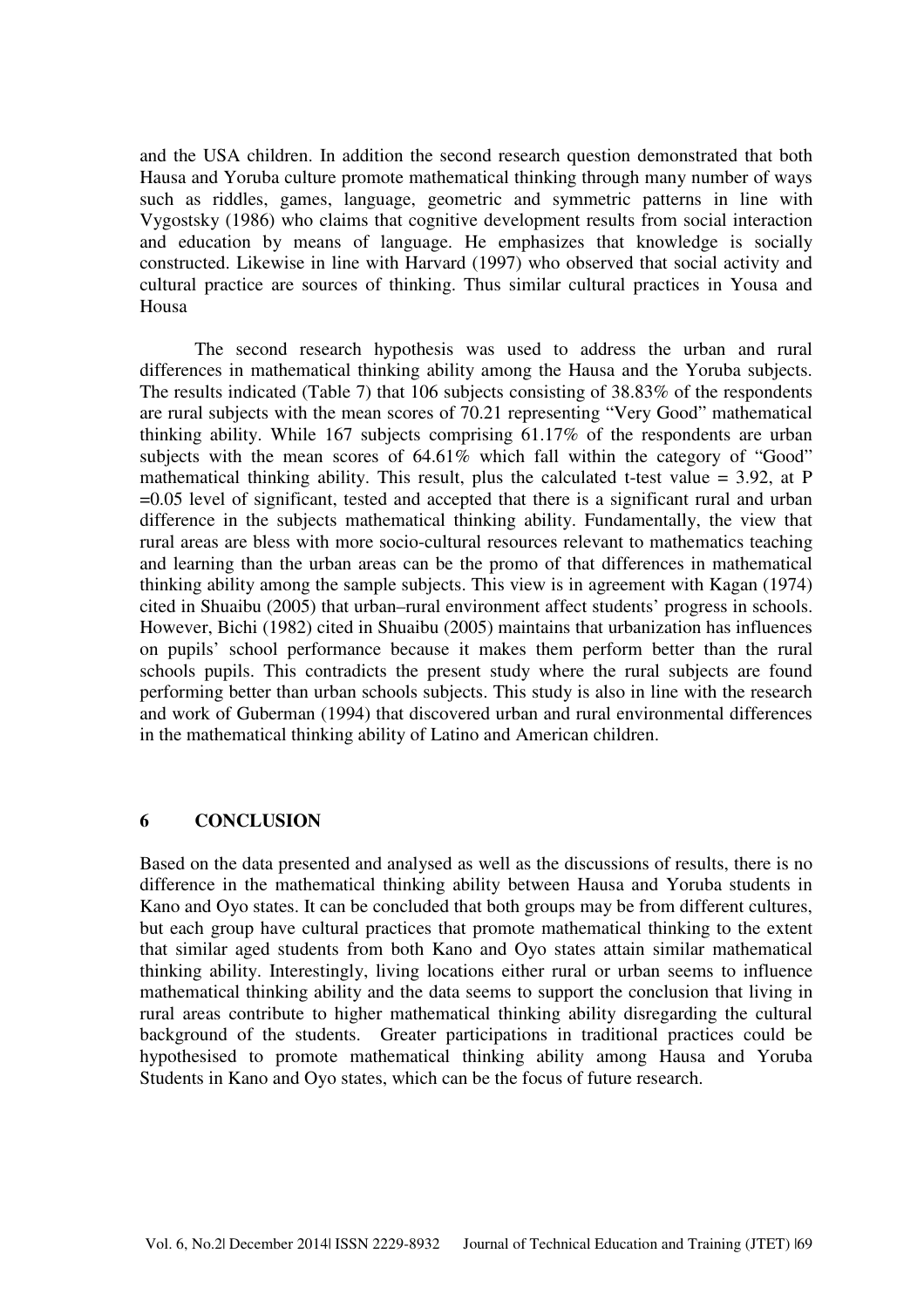#### **7 RECOMMENDATIONS**

The following recommendations are hereby made by the researcher:

- (i) In order to maintain and improve on the nature and level of mathematical thinking ability among these research subjects, teachers, students and parent alike should allow cordial human relationship to exist among them in order to give room for more learning opportunities, assistance and encouragement.
- (ii) Lack of ethnic or cultural differences among the subjects indicate that most of the subjects have interest in the study of mathematics, particularly because of its position among required subjects for further studies in science and other related areas. Hence, all the parties concerned should play a role in creating awareness on the need and importance of studying mathematics likewise its simplicity.
- (iii) Mathematics teachers should to strive hard to see that they encourage and assist their students for excellent mathematical thinking ability. This should be through employing multiple and varied learner-centre approaches to teaching and learning, utilisation of multi-varied historical and culturally oriented instructional materials, assigning and marking homework, assignment and test, organizing quiz competitions and so on.
- (iv) Since there is no cultural differences in mathematics thinking ability' among the subjects parents and guardians should feel comfortable to encourage their children to study mathematics at any urban or rural school.
- (v) All the stakeholders in secondary school mathematics education should notes the implication of urban and rural differences in mathematical thinking ability among the cultural group. In terms of the factors that made rural subjects perform better than urban subjects, the priority given to urban school and their teachers more than the rural schools and their teachers as well as the need for teachers posted to rural schools to heartedly accept and go to the school.

#### **REFERENCES**

- Adedeji, D (2009). We Need a Thinking Generation". Panorama pocket interview. Tell Magazine, Feb 23<sup>rd</sup> 2009.
- Ball, D.L. (2001) Studying Practice to Learn in and from Experience. Invited keynote address to the California. Mathematics council Annual meeting. Asilomer, Nov,30,2001.
- Barkie, A (2002) Issues Recurrent in Nigerian Education. Zaria. Tamaza.
- Berlin, C.P (1998). When Student imagines numbers in color: is there a relationship between creativity and mathematic ability? An independent studying educational research. Harvard University, Graduate school of education.
- Campbell, R. and L. Kyriakides (2000). The National Curriculum and Standards in Primary Schools: A Comparative Perspective. *Comparative Education* 36 (4):383-395.
- Dewey, J. (1933). Why reflective thinking must be an educational aim. How we think. Boston. Health.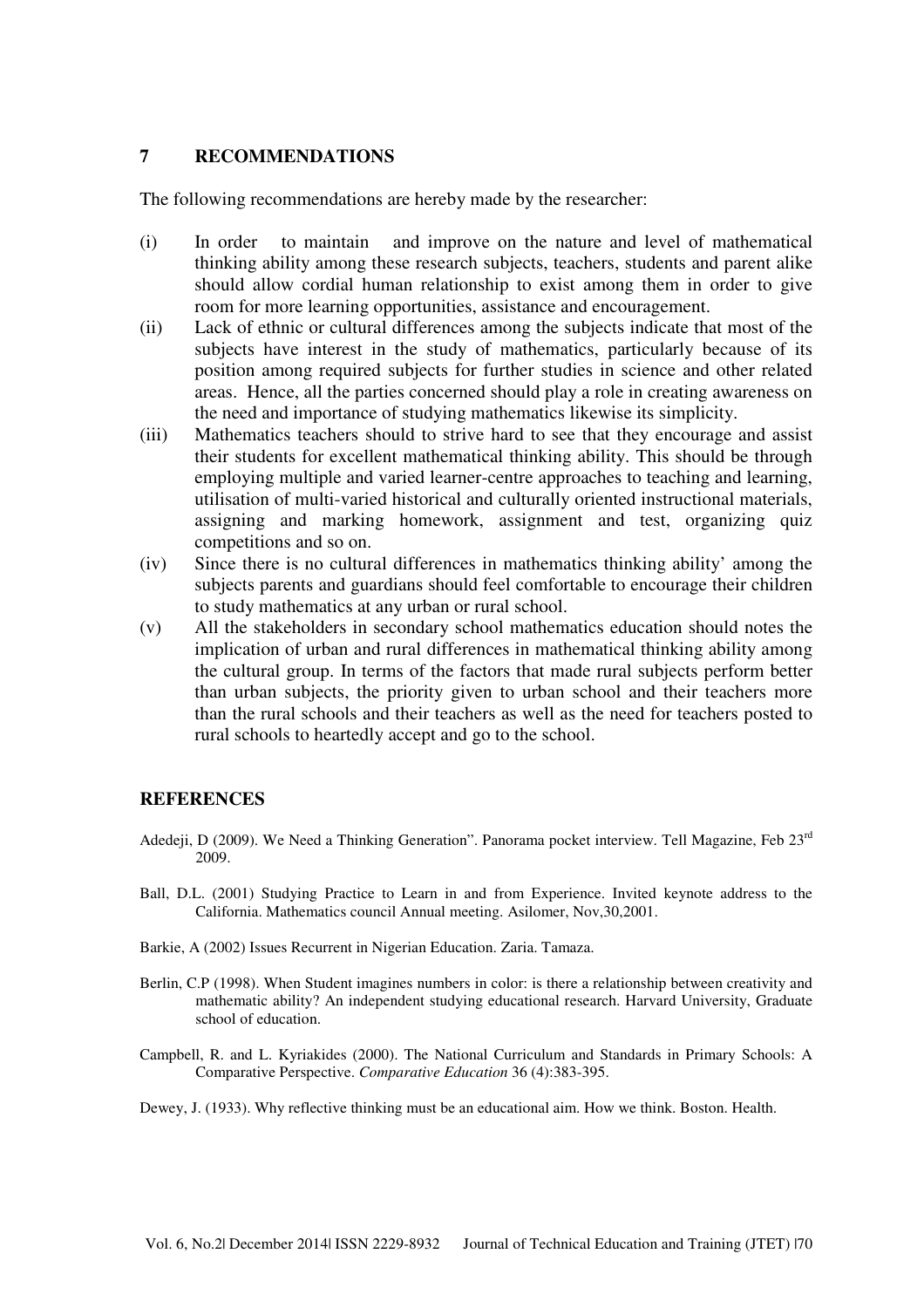- Ginsburg, H.P. and Russell, R.L. (1981) Social Class and Racial Influences on Early Mathematical Thinking. *Monographs of the society for research in child development*, 46(6), 193.
- Glenda, Anthony & Margaret, Walshaw (2009) Characteristics of Effective Teaching of Mathematics: A View from the West (New Zealand). *Journal of Mathematics Education*, 2(2), 147-164.
- Guberman, S.R. (1994). Mathematical activities of Latino and Korean American Children out side school. A paper presented at the annual meetings of the American educational research association, new Orleans L.A.
- Haggarty, L., & B. Pepin (2002). An Investigation of Mathematics Textbooks and Their Use in English, French and German Classrooms: Who Gets an Opportunity to Learn What? *British Educational Research Journal,* 28 (4), 567-590
- Harvard (1997). Web.pdx.edu/≈Canada/chap3/draft1.pdf
- Huegener, I., C. Pauli, K. Reusser, F. Lipowsky, K. Rakoczy (2009). Teaching Patterns and Learning Quality in Swiss and German Mathematics Lessons. *Learning and Instruction* 19 (1), 66-78.
- Idris, N.A. (2004) Poor Performance of Secondary School Students in Mathematics in Gezawa LG-Kano State.UndergraduateThesis.Dept. ofedu. B.U KanoJenni, W. (2001). Using Questioning to Stimulate Thinking. A paper article. From http://www.nrich.maths.org.
- Jorma, J. (2005). The Characteristics of Task-oriented Mathematical Thinking among Students in Upper, Secondary Schools.Tampere University Press.
- Kaiser, G., K. Hino, and C. Knipping. 2006. Proposal for a Framework to Analyse Mathematics Education Traditions in Eastern and Western Traditions. In *Mathematics Education in Different Cultural Traditions: A ComparativeStudy of East Asia and the West, the 13th ICMI Study*, ed. F. Leung, K.- D.Graf and F. Lopez-Real, 319-51. New York: Springe
- Kamal, M. (2001)cited in Masami, I. (2006) Developing Mathematical Thinking in Classroom. University of Tsakuta. Japan.
- Kolo, D.F. (2003). Basic research concept for behavior researchers. Stevano printing press.
- Kreycie, L. and Morgan, D.W. (1971).Determining sample size for research activities: education and psychological measurement. New York: Academic Press.
- Nisbett, R.E. &Norenvazan, A. (2002) Culture and Cognition: Steven Handbook of Experimental Psychology  $(3<sup>rd</sup>$  edition).USA: John Wiley & Son, Inc.
- Oloko, B.A. (1976). Children's street work in urban Nigeria: Dilemma of modernizing tradition. In P.M Greenfield and R.R cocking (eds), cross-cultural roots of minority child development, 197-224. Hillsdale: N.J Erlbaum.
- Olubadewo, S.O. and Stella, O. (2005). Influence of parent's socio-economic status on students' academic performance: implications for the planning of university basic education programme. *Journal of educational management and planning,* 2(1), 1-9 Kaduna.Faja publishing Ltd.
- Piaget, J. (1964)- Web. Pdx./edu/≈ Canada/cahp3/draft1.pdf.
- Piaget, J. (1972). Development and learning.In C.S Leratelli and  $(3<sup>rd</sup>ed)$ , 38-46. New York: Harcourt. Brace, Joranovick.